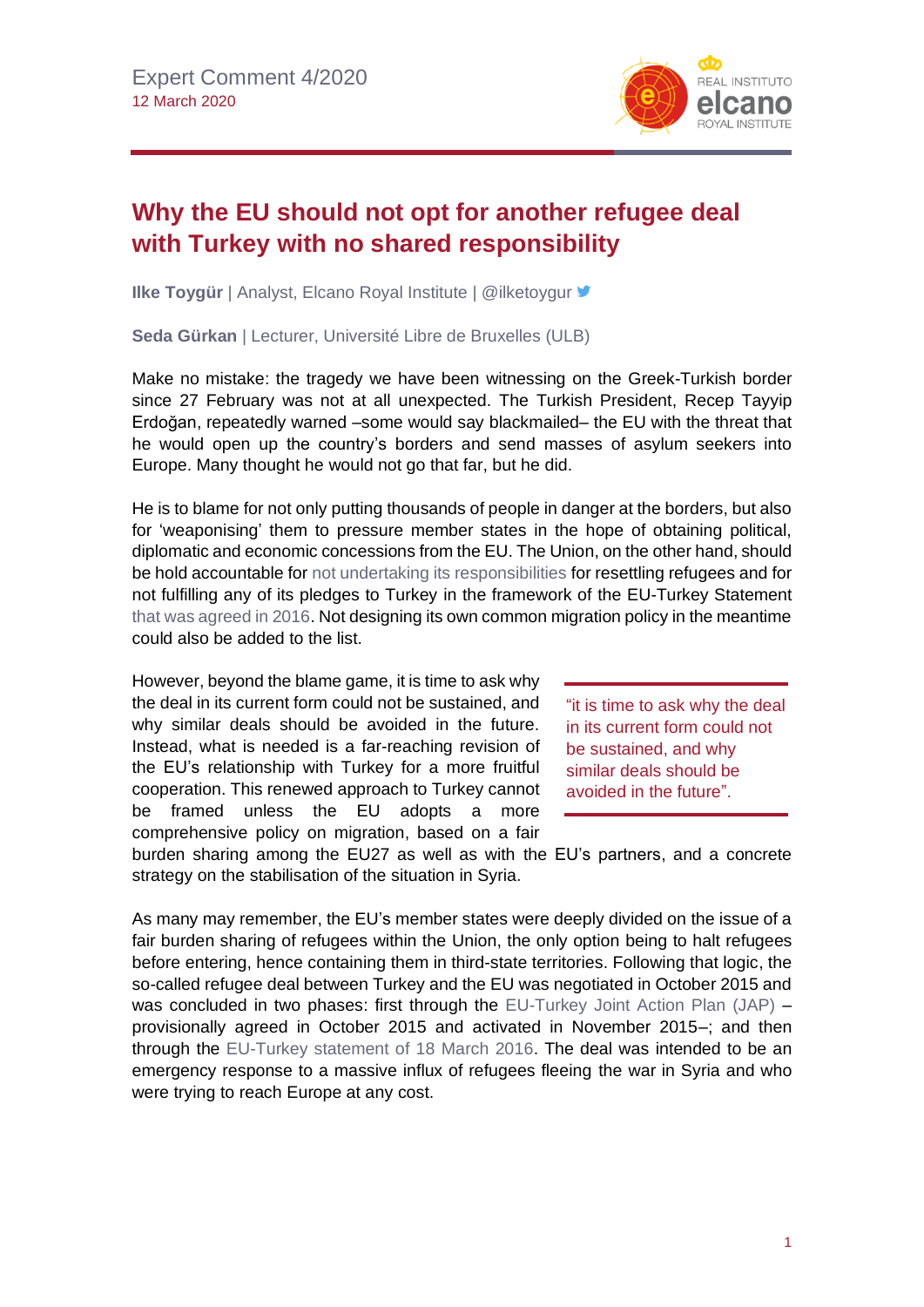In light of the political situation in Europe, this short-term crisis response [became](http://www.realinstitutoelcano.org/wps/portal/rielcano_en/contenido?WCM_GLOBAL_CONTEXT=/elcano/elcano_in/zonas_in/ari21-2017-toygur-benvenuti-one-year-on-assessment-eu-turkey-statement-refugees) a [medium-term](http://www.realinstitutoelcano.org/wps/portal/rielcano_en/contenido?WCM_GLOBAL_CONTEXT=/elcano/elcano_in/zonas_in/ari21-2017-toygur-benvenuti-one-year-on-assessment-eu-turkey-statement-refugees) strategy. While this strategy reduced the EU's migration policy to border management, the policy of externalising refugees rendered the Union dependent upon the Turkish government's willingness to cooperate in preventing irregular migration.

The EU had four years after the EU-Turkey Statement to re-evaluate this policy and make it more sustainable. However, the four-year period was simply wasted. Following the mini summit held on 9 March in Brussels between Turkey's President Erdoğan, the President of the European Council Charles Michel and the President of the European Commission, Ursula von der Leyen, what is on the table is taking forward the EU-Turkey Statement or at best negotiating a similar deal. Nevertheless, there are a number of political, normative and geostrategic constraints that make it impossible for the EU to contemplate such a deal.

First, **political constraints** are related to the cost of abiding by the deal. The cost is far higher for the EU than it is for Turkey. Through the agreement between the EU and Turkey, in return for Turkey's cooperation in controlling irregular migration to the EU via Turkey,

the civil society organisations in the country have obtained financial support to cope with the high number of Syrian refugees. In addition, the EU promised to eventually lift visa requirements for Turkish citizens travelling to the Schengen area and to re-energise [the](http://www.realinstitutoelcano.org/wps/portal/rielcano_en/contenido?WCM_GLOBAL_CONTEXT=/elcano/elcano_in/zonas_in/ari79-2016-chislett-has-time-come-to-reconsider-turkey-eu-membership)  [EU-Turkey accession process,](http://www.realinstitutoelcano.org/wps/portal/rielcano_en/contenido?WCM_GLOBAL_CONTEXT=/elcano/elcano_in/zonas_in/ari79-2016-chislett-has-time-come-to-reconsider-turkey-eu-membership) including an upgrading of the Customs Union and opening new chapters, in addition to enhancing mutual cooperation in key areas such as counter-terrorism, energy, the economy, and foreign and security policy. Since 2016, while the EU, mainly because of [Turkey's rapid authoritarian drift,](http://www.realinstitutoelcano.org/wps/portal/rielcano_es/contenido?WCM_GLOBAL_CONTEXT=/elcano/elcano_in/zonas_in/commentary-toygur-turkey-critical-constitutional-referendum-introduction) failed to keep its promises under the deal (except part of the financial aid for the betterment of refugees' conditions in Turkey), it largely benefited from a decrease in the number of irregular migrants. This unbalanced equation whereby the EU could offer no carrots to Turkey has made the Union vulnerable to Erdoğan's threat to allow massive numbers of refugees to enter the EU. To put it differently, leverage has been very much reversed, in this case making the deal politically highly costly for Europe.

The **second set of concerns are geopolitical**. As long as the [situation in Syria](http://www.realinstitutoelcano.org/wps/portal/rielcano_en/contenido?WCM_GLOBAL_CONTEXT=/elcano/elcano_in/zonas_in/commentary-syria-strains-turkeys-ties-to-the-west-even-after-us-withdrawal) is not stabilised more refugees are expected to come to Turkey. It is crystal clear that Turkey cannot cope alone. It was very unrealistic from the very beginning to expect that Turkey could handle the entire burden unilaterally. [According to UNHCR](https://www.unrefugees.org/refugee-facts/statistics/) there are 70.8 million forcefully

"It was very unrealistic from the very beginning to expect that Turkey could handle the entire burden unilaterally".

displaced people worldwide, of which 25.9 million are refugees. Turkey is the country that hosts the largest number of refugees worldwide, at 4.1 million. This is why for any deal to work, there has to be a functioning resettlement mechanism. Without it, the situation will sooner or later be similar to today's.

Furthermore, the refugees are no longer welcome in Turkey. The Turkish public was convinced that they were guests and would eventually return home. Slowly realising that would not be the case, and at the same time suffering from the country's current

"The cost is far higher for the EU than it is for Turkey".